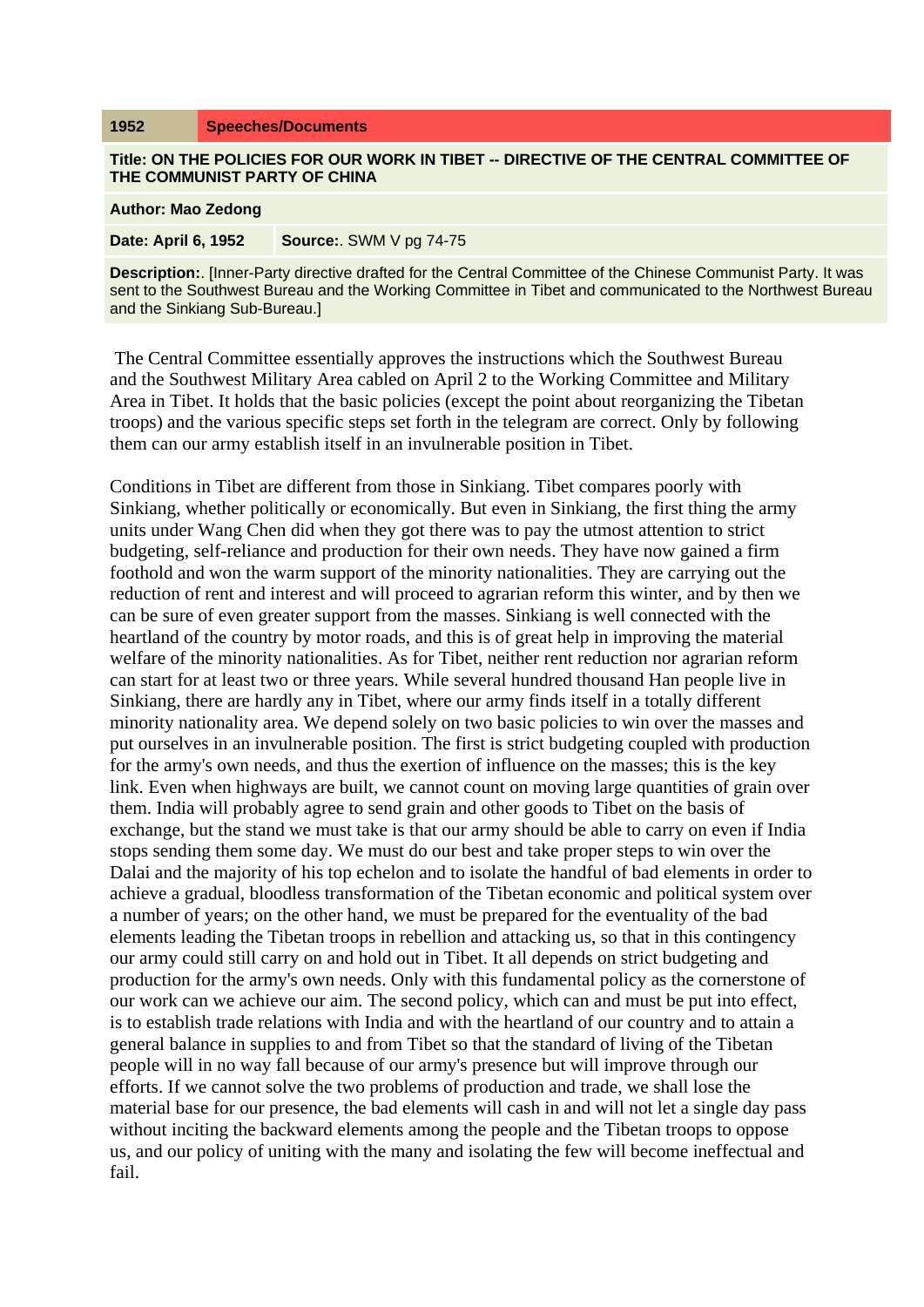Of all the views set forth in the Southwest Bureau's telegram of April 2 there is only one that calls for further consideration, what I refer to is the feasibility and advisability of reorganizing the Tibetan troops and setting up a military and administrative commission fairly soon. It is our opinion that the Tibetan troops should not be reorganized at present, nor should formal military sub-areas or a military and administrative commission be established. For the time being, leave everything as it is, let this situation drag on, and do not take up these questions until our army is able to meet its own needs through production and wins the support of the masses a year or two from now. In the meantime there are two possibilities. One is that our united front policy towards the upper stratum, a policy of uniting with the many and isolating the few, will take effect and that the Tibetan people will gradually draw closer to us, so the bad elements and the Tibetan troops will not dare to rebel. The other possibility is that the bad elements, thinking we are weak and can be bullied, may lead the Tibetan troops in rebellion and that our army will counter-attack in self-defence and deal them telling blows. Either will be favourable for us. As the top echelon in Tibet sees it, there is no sufficient reason now for implementing the Agreement **[\[1\]](http://www.marxists.org/reference/archive/mao/selected-works/volume-5/mswv5_20.htm#bm1)** in its entirety or for reorganizing the Tibetan troops. But things will be different in a few years. By then they will probably find that they have no choice but to carry out the Agreement to the full and to reorganize the Tibetan troops. If the Tibetan troops start one or even several rebellions and are repulsed by our army each time, we will be all the more justified in reorganizing them. Apparently not only the two Silons **[\[2\]](http://www.marxists.org/reference/archive/mao/selected-works/volume-5/mswv5_20.htm#bm2)** but also the Dalai and most of his clique were reluctant to accept the Agreement and are unwilling to carry it out. As yet we don't have a material base for fully implementing the Agreement, nor do we have a base for this purpose in terms of support among the masses or in the upper stratum. To force its implementation will do more harm than good. Since they are unwilling to put the Agreement into effect, well then, we can leave it for the time being and wait. The longer the delay, the stronger will be our position and the weaker theirs. Delay will not do us much harm; on the contrary, it may be to our advantage. Let them go on with their insensate atrocities against the people, while we on our part concentrate on good deeds -- production, trade, road-building, medical services and united front work (unity with the majority and patient education) so as to win over the masses and bide our time before taking up the question of the full implementation of the Agreement. If they are not in favour of the setting up of primary schools, that can stop too.

The recent demonstration in Lhasa should be viewed not merely as the work of the two Silons and other bad elements but as a signal to us from the majority of the Dalai clique. Their petition is very tactful because it indicates not a wish for a break with us but only a wish for concessions from us. One of the terms gives the hint that the practice of the Ching Dynasty should be restored, in other words, that no Liberation Army units should be stationed in Tibet, but this is not what they are really after. They know full well that this is impossible; their attempt is to trade this term for other terms. The Fourteenth Dalai is criticized in the petition so as to absolve him from any political responsibility for the demonstration. They pose as protectors of the interests of the Tibetan nationality, being aware that while they are inferior to us in military strength, they have an advantage over us in social influence. We should accept this petition in substance (not in form) and put off the full implementation of the Agreement. The timing of the demonstration to take place before the Panchen's arrival in Lhasa was deliberate. After his arrival they will probably go all out to work on him to join their clique. If on our part we do our work well and the Panchen does not fall into their trap but reaches Shigatse safe and sound, the situation will then become more favourable to us. Nevertheless, since neither our lack of a material base nor their advantage over us in social influence will change for the time being, neither will the unwillingness of the Dalai clique to carry out the Agreement fully. At present, in appearance we should take the offensive and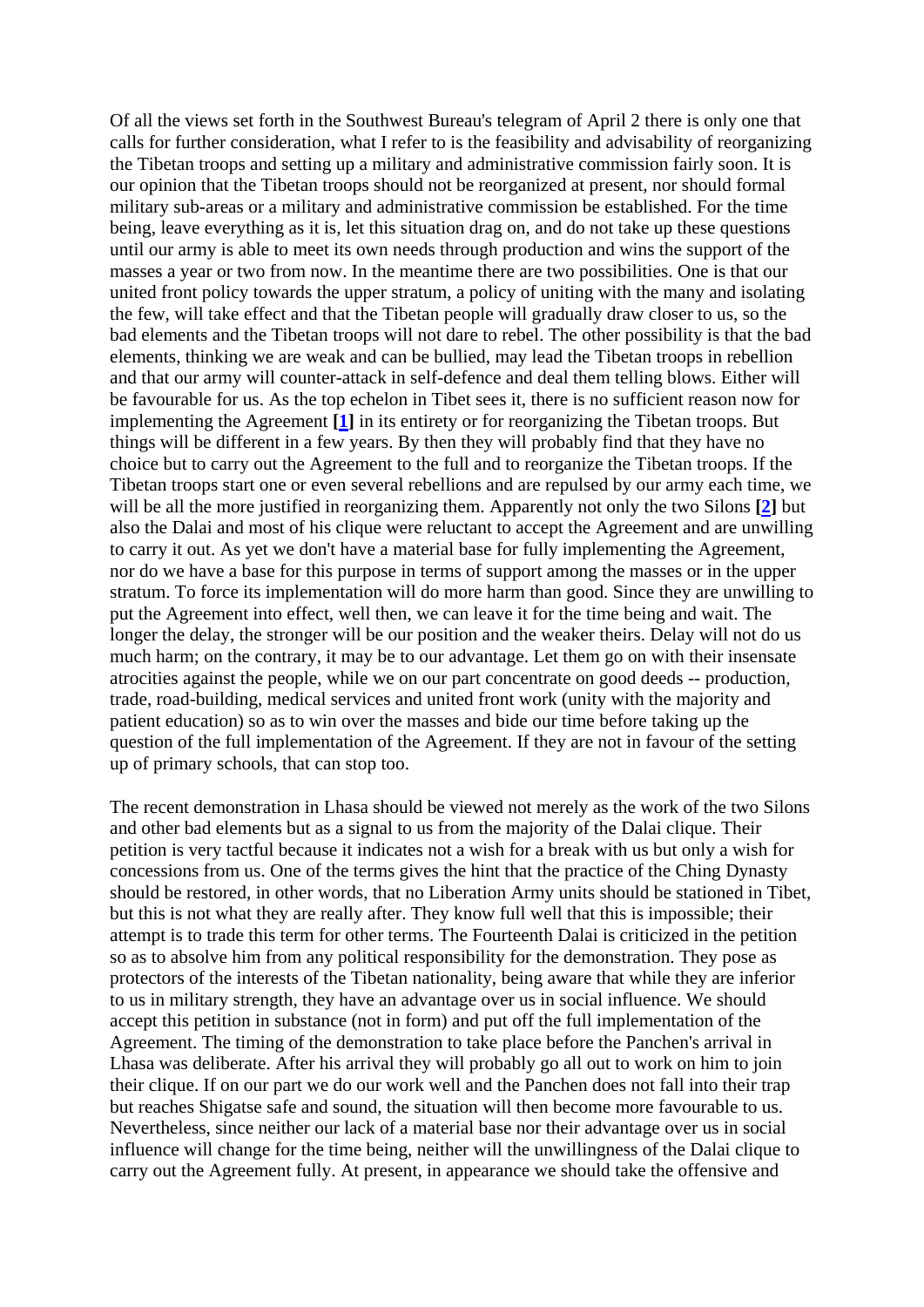should censure the demonstration and the petition for being unjustifiable (for undermining the Agreement), but in reality we should be prepared to make concessions and to go over to the offensive in the future *(i.e.,* put the Agreement into force) when conditions are ripe.

What are your views? Please consider and wire your reply.

## *NOTES*

1. This refers to the Agreement Between the Central People's Government and the Local Government of Tibet on Measures for the Peaceful Liberation of Tibet, May 23, 1951.

2. The "Silons" were the highest ranking administrative officials under the Dalai. The two Silons referred to here were the reactionary serf-owners Lukhangwa and Lozang Tashi.

The Writings of Mao Zedong, 1949-1976. Contributors: Michael Y. M. Kau - editor, John K. Leung - editor, Tse-tung Mao - author. Publisher: M. E. Sharpe. Place of Publication: Armonk, NY. Publication Year: 1986. Page Number: 254.

Source: *Xuanji*, V, pp. 61-64. Available English Translations: *SW*, V, pp. 75-76; JPRS, *Selections*, pp. 12-14.

According to the *Xuanji* source, this is an intra-Party directive that Mao drafted for the Central Committee of the CPC that was sent to the Southwest Bureau and the Work Committee in Tibet, and further transmitted to the Northwest Bureau and the Xinjiang Subbureau.

## **Notes**

1 The Tibetan Work Committee was a later incarnation of what was known as the Tibetan Work Team (Xizhang gongzuo dui), a team set up by the Culture and Education Commission of the State Council of the PRC to go to Tibet and do investigative studying of the local conditions with a view to "assisting in the future political, social, cultural and economic development of Tibet." This team left Beijing on June 7, 1951, and arrived at Lhasa, via Chongqing, on November 9, 1951.

2 The Tibetan Military Region was established on February 10, 1952, in accordance with Article 15 of the Agreement on Measures for the Peaceful Liberation of Tibet (see text May 24, 1951, source note). For more details, see RMSC ( 1952), p. 209.

3 In October 1949, the First Division of the First Field Army of the PLA moved into Xinjiang under Commander Wang Zhen (see text Nov. 14, 1949, note 4). It carried out Mao's directive issued in December of that year (see text Dec. 5, 1949) of having the army units actively take part in labor and production. With regard to Tibet, PLA troops under the command of Zhang Guohua and Tan Guansan (the latter as political commissar) began to enter Tibet on the mission of "liberating" the region in the spring of 1950. Before much could be done, the Sichuan-Xikang highway had to be arduously built, and it was not until October 26, 1951, that these PLA units arrived at Lhasa, the capital city of Tibet. On December 1, 1951, they were reinforced by troops under the command of General Fan Ming. For more details on these events, see *RMSC* ( 1952), pp. 205-211 (a PRC description), and H. E. Richardson (1962), ch. XII (an "opposition" description).